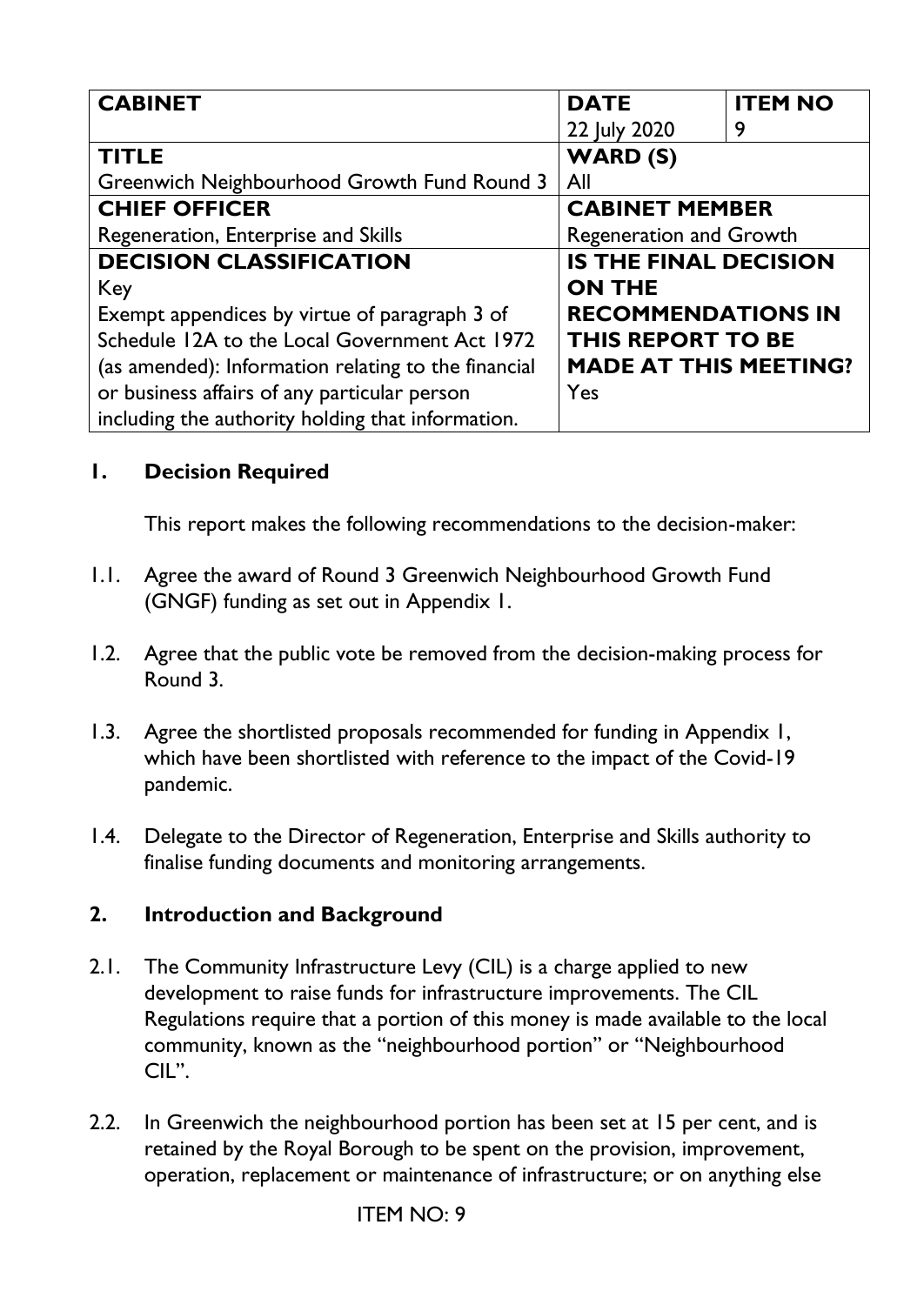that is concerned with addressing the demands that development places on an area (Regulation 59F).

- 2.3. In December 2017, Cabinet agreed that the neighbourhood portion should be made available through a local fund for residents called the Greenwich Neighbourhood Growth Fund (GNGF).
- 2.4. Two rounds of GNGF have been completed to date. Round 3 was launched in September £630,639.27 available for local projects, within the four neighbourhood areas.
- 2.5. Applications were invited from 25th September to 18th December 2019. Round 3 was promoted in the local press, on the Council website, on social media, through existing Council networks and in community spaces around the borough.
- 2.6. In total of 56 applications were received, which were evaluated against the selection criteria. 33 applications were shortlisted.
- 2.7. In accordance with the agreed GNGF procedure, it was intended that the shortlisted proposals would proceed to a public vote in February 2020, with funding awards to be agreed at March Cabinet. Unfortunately delays prevented this timeframe from being achieved. The restrictions subsequently imposed following COVID-19 have meant that it has not been possible to undertake a meaningful public vote and the timeframe for releasing the funds has slipped further.
- 2.8. Completing the public vote would add around 3-4 weeks to the decisionmaking process and allocation of funding. Given the inability to complete a meaningful vote and the fact that the release of these funds will provide support communities that have been badly affected by COVID-19, it is proposed that the public vote be removed from the decision-making process.
- 2.9. Officers have reviewed all previously shortlisted projects in light of COVID-19, and have prioritised those projects that it is considered will provide the greatest support to the community, will help to mitigate the impacts of COVID-19 being felt by these organisations and community groups, and are deliverable at this time. This represents the final list of projects that it is recommended are funded in Round 3 Appendix 1.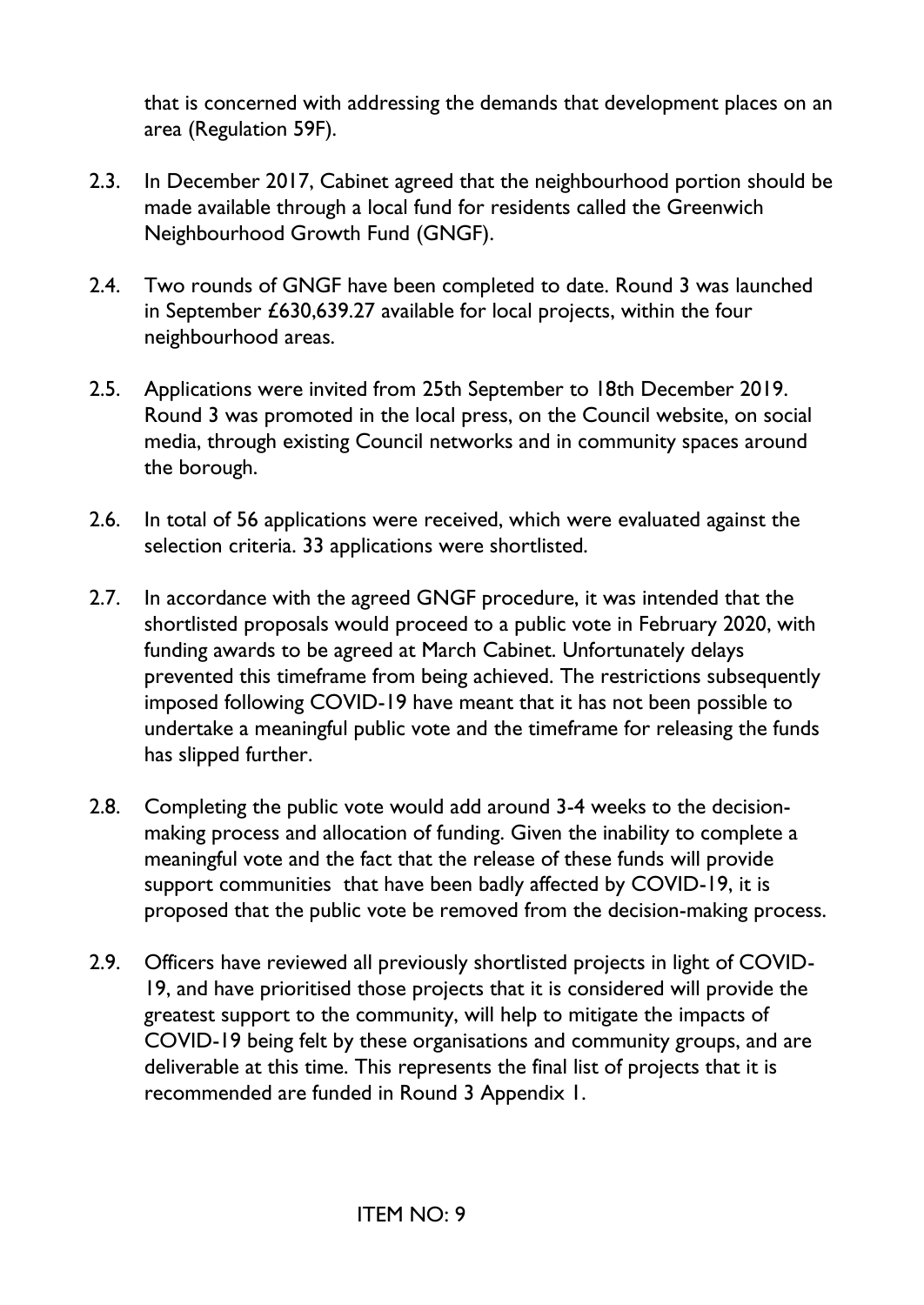- 2.10. It is proposed that the projects that were shortlisted in Round 3, but have not been prioritised for funding, 3 will roll forward for consideration in GNGF Round 4.
- 2.11. In accordance with the Round 3 funding guidance, and given the exceptional circumstances, the underspend in Area 1 ( $\pounds$ 1,067.68) and Area 2 ( $\pounds$ 5,305.22) has been re-allocated to support a project in Area 4 (see comments column in Appendix 1).
- 2.12. The proposal in Area 4 to renovate the toilet block at Bostall Gardens was not shortlisted, on the basis that Cabinet previously agreed that this site should be disposed of. It is understood that there are ongoing discussions regarding Bostall Gardens. Any future award would be subject to Cabinet reconsidering the future of this site.
- 2.13. It is recommended that 100% of funding is released to applicants up front, rather than 10% being held until completion as in previous rounds. Applicants will enter into a funding agreement setting out the terms of the award.
- 2.14. Appendices 2 and 3 detail the projects that are not to be funded in Round 3 those that were shortlisted and it is proposed roll forward to Round 4 and those projects that were not shortlisted.

## **3. Available Options**

### Option 1

Wait for the COVID-19 restrictions to be fully lifted in order that the public vote can be undertaken in the usual way with a combination on online voting and in-person voting in libraries. The responses to the public vote will inform the final decision on funding allocation. This will further delay the allocation of the Round 3 funds.

### Option 2

Complete an online-only public vote to inform the final decision on which proposals should receive Round 3 funding. It is not possible to complete this process in time for the July Cabinet and will delay the awarding of funding.

### Option 3

As set out in Section 2.8, remove the public vote from the decision-making process for Round 3, and award the funding based on the recommendations in Appendix 1.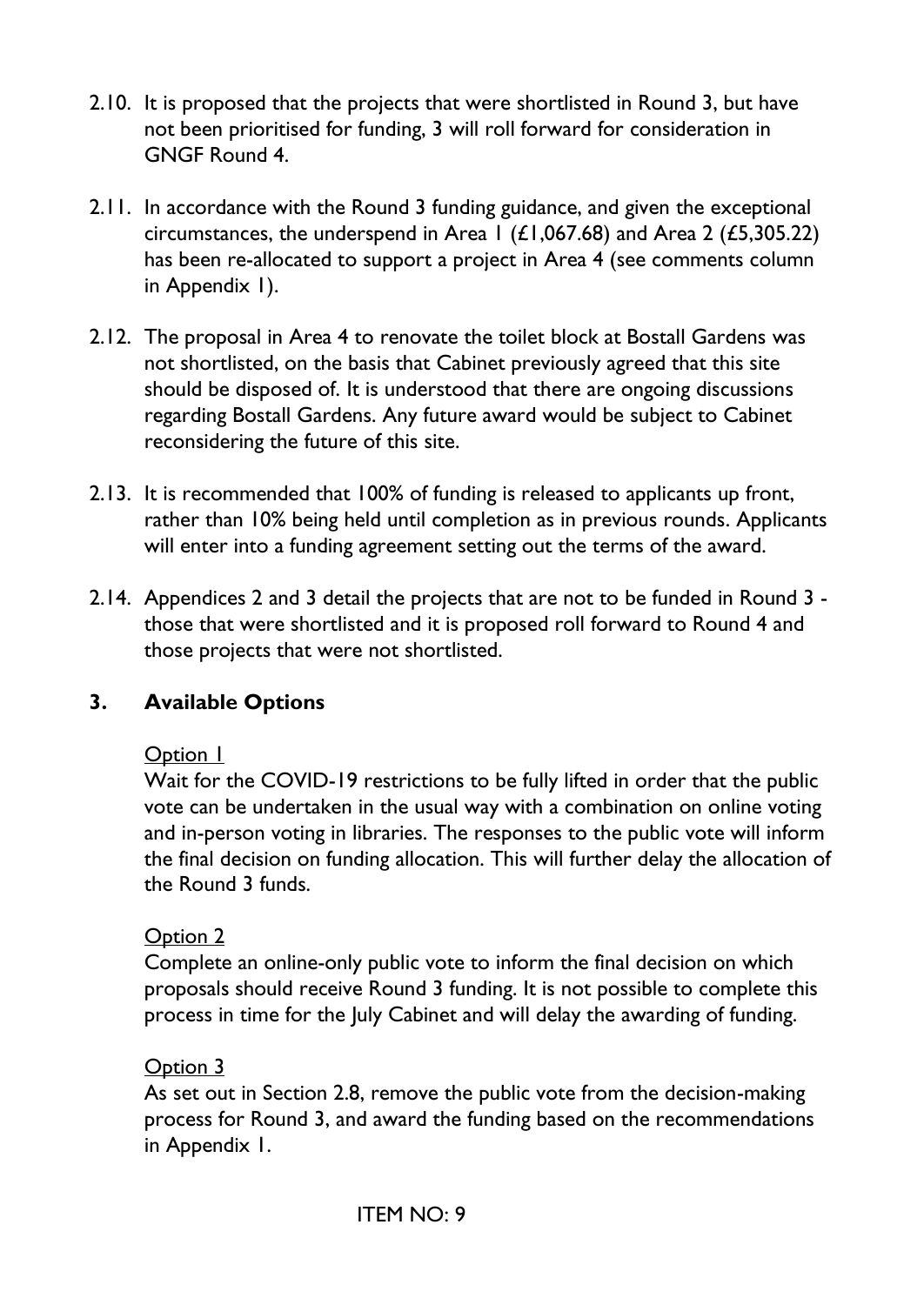## **4. Preferred Option**

4.1. Option 3 will avoid any further delays to the allocation of the GNGF funding, providing much needed support to organisations impacted by COVID-19 at this time.

### **5. Consultation Results**

- 5.1. The proposals set out in this report have been discussed with the Leader, who is supportive of this approach.
- 5.2. As set out in section 3.3, a public vote would ordinarily form part of the decision- making procedure. Due to the urgent need to release the funds to help mitigate the impact of COIVD-19, it has been recommended that the public vote be removed from the decision-making process for this round.

| <b>Issue</b>       | <b>Implications</b>                                                                   | Sign-off        |
|--------------------|---------------------------------------------------------------------------------------|-----------------|
| Legal              | The decisions required are set out in                                                 | Azuka Onuorah   |
| including          | paragraph I of the report.                                                            | Head of Legal   |
| Human              |                                                                                       | <b>Services</b> |
| <b>Rights Act</b>  | The method of determining the award of<br>funding is not prescribed by statute. It is | 25 June 2020    |
|                    | for the Council to determine its own                                                  |                 |
|                    | reasonable criteria which should not be                                               |                 |
|                    | arbitrary. The Council previously agreed a                                            |                 |
|                    | process which included a public vote as                                               |                 |
|                    | part of its criteria however the Council can                                          |                 |
|                    | reasonably decide to dispense with that                                               |                 |
|                    | requirement taking into account recent<br>events and the factors set out in paragraph |                 |
|                    | 2 of the report.                                                                      |                 |
|                    |                                                                                       |                 |
|                    | Section 101 of the Local Government Act                                               |                 |
|                    | 1972 provides that a council may delegate                                             |                 |
|                    | its powers (except those incapable of                                                 |                 |
|                    | delegation) to an officer                                                             |                 |
| <b>Finance and</b> | Cabinet is requested to agree the third                                               | Michael         |
| other              | round of Greenwich Neighbourhood                                                      | Horbatchewskyj  |
| resources          | Growth Fund (GNGF) allocations as set                                                 | Accountancy     |
| including          | out in Appendix 1.                                                                    | <b>Business</b> |

### **6. Cross-Cutting Issues and Implications**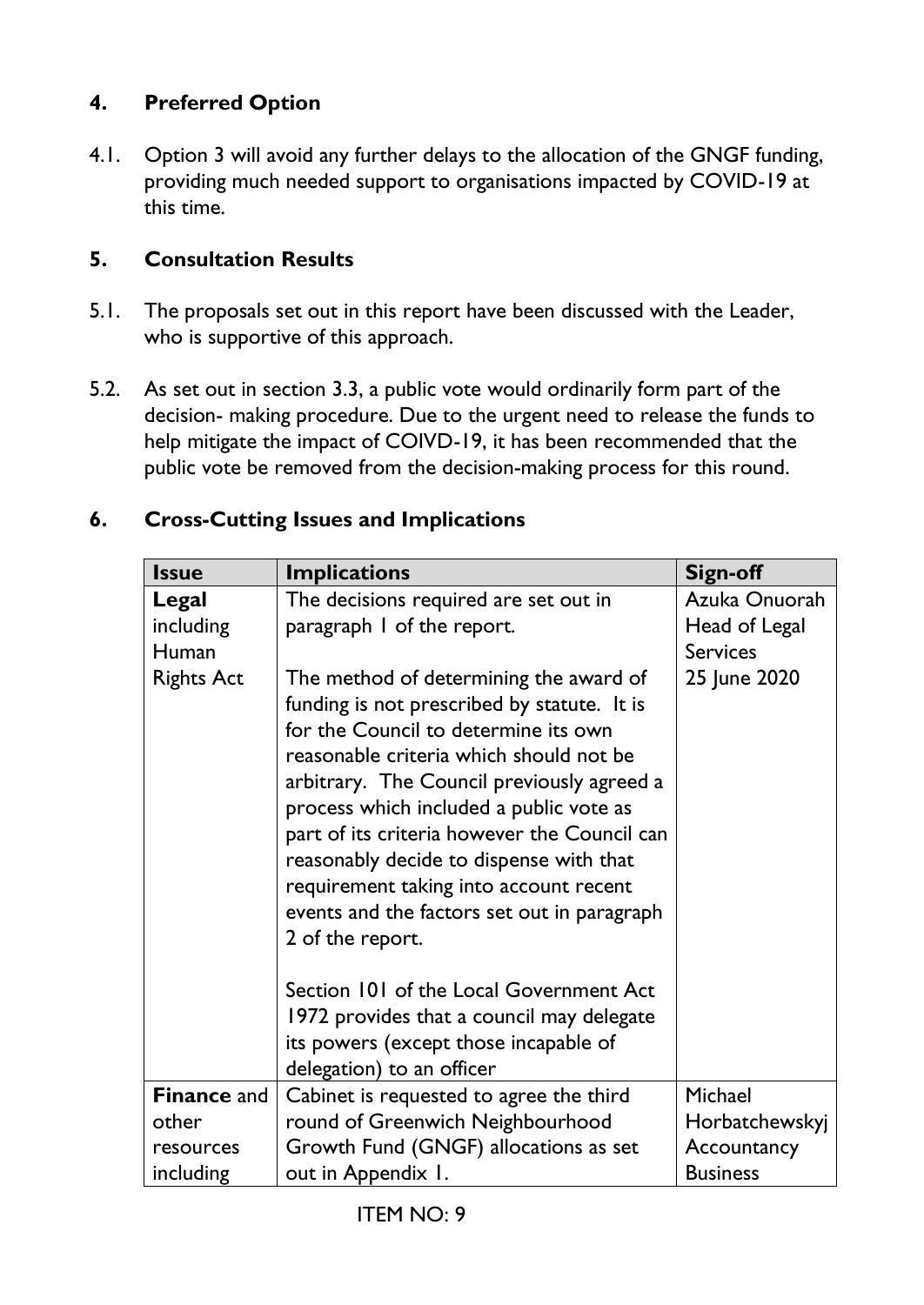| procurement       |                                                                                 | Change                    |
|-------------------|---------------------------------------------------------------------------------|---------------------------|
| implications      | The total allocation of $£618,268.55$ is fully                                  | Manager (P&I)<br>14/07/20 |
|                   | funded from secured borough Community                                           |                           |
|                   | Infrastructure Levy (CIL) developer                                             |                           |
|                   | contributions. Of this the majority is                                          |                           |
|                   | derived from the 15% neighbourhood                                              |                           |
|                   | proportion of CIL receipts. These are                                           |                           |
|                   | subsidised with Strategic CIL monies in                                         |                           |
|                   | Area 4, to provide the minimum annual                                           |                           |
|                   | investment pot of £30,000. As set out<br>within the report, an additional cross |                           |
|                   | boundary subsidy into Area $4$ (£6,373) is                                      |                           |
|                   | also recommended.                                                               |                           |
|                   |                                                                                 |                           |
|                   | The recommendation to provide 100% of                                           |                           |
|                   | the funding allocation upfront will reduce                                      |                           |
|                   | the cash-flow burden on groups; this                                            |                           |
|                   | marginally increases the financial risk                                         |                           |
|                   | associated with the delivery of individual                                      |                           |
|                   | schemes and is further compounded by the                                        |                           |
|                   | impact of Covid-19 on local organisations.                                      |                           |
|                   | As part of the monitoring process there                                         |                           |
|                   | should be on-going financial checks,                                            |                           |
|                   | assurance and reporting of expenditure to                                       |                           |
|                   | ensure that the monies are utilised solely                                      |                           |
|                   | for the grant purpose.                                                          |                           |
| <b>Equalities</b> | The decisions recommended through this                                          | Alex Wood,                |
|                   | paper have a low relevance to the                                               | Performance               |
|                   | substance of the Equality Act. The                                              | and Planning              |
|                   | recommended approach ensures a fair                                             | <b>Obligations</b>        |
|                   | approach is applied to all affected                                             | Manager, 19th             |
|                   | applicants and supports organisations at                                        | May 2020.                 |
|                   | this time.                                                                      |                           |

## **7. Appendices**

Appendix 1. GNGF Round 3 Award Recommendations (Exempt) Appendix 2. Shortlisted but unsuccessful in Round 3 (Exempt) Appendix 3. Unsuccessful applications (Exempt)